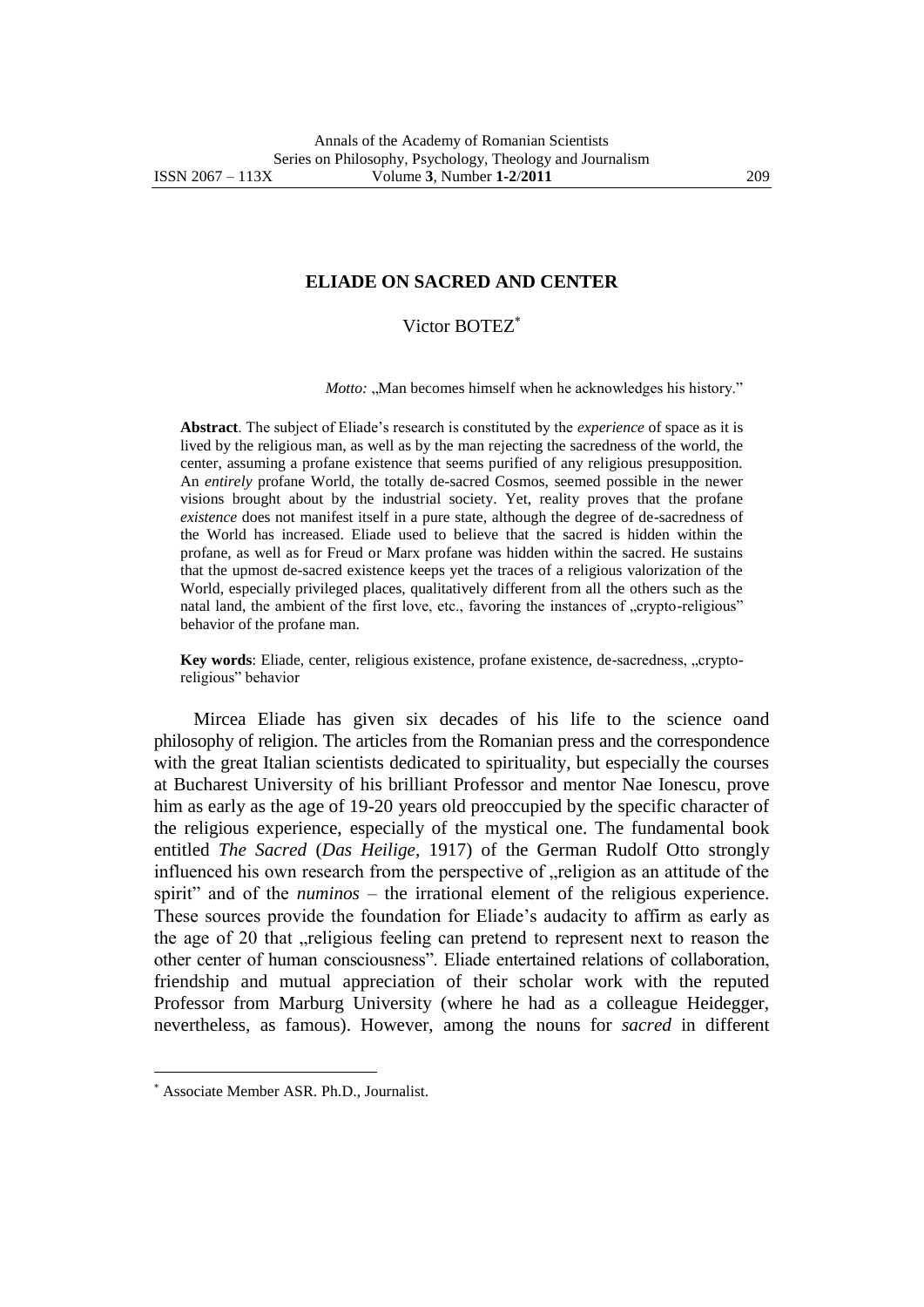languages, the Romanian scholar appreciated as the most representative the German one: *Das Heilige*.

In the articles dedicated to Papini's Christianity published in the newspaper *Cuvântul* [*The Word*] or in *Est-Vest* [*East-West*] in 1927, or in *Itinerar spiritual X* [*Spiritual Itinerary X*] he evokes Unamuno and Buonaiuti to highlight "the formidable and permanent wonder which is Christianity (...)" considering that it is ", the most perfect religion  $(...)$ " for it "brought man the closest to his Creator" $(...)$ and that "return to Church is both redeeming and necessary".

The pulsing of teenage and maybe even the wish to astonish, as well as the influence of the lectures from Papini that arose his admiration for ascesis and heroism, urged Eliade, at the age of 20 years old, to "describe Christianity as a religion of heroism and individual fight, but not of divine grace." Ţurcanu quotes from *Gaudeamus* ( the 1929 novel of Mircea Eliade): "I do not believe in God. I only believe in Jesus Christ, the first and foremost hero of Christianity".

As known, during the next three years (1928-1931) Eliade will study in India the autochthonous myths and religions, the tantric texts, the Sanskrit language and he will learn ascesis in an ashram in Himalaya. In his talks with Claude-Henri Rocquet, Eliade will affirm that the most powerful religious, mystic and spiritual experience was the one he lived in India. And from there on his career of scientific, philosophic and literary excellence took off. During the third and the forth decades of the last century he consolidates his reputation as Orientalist and as reputed scholar in the morphology of the religious phenomena. He had the idea of the *Prolegomena to the Compared History of Religions* within the anti-aerial shelter of the Romanian Legation from London, bombed night after night by the *Luftwafe*, philosophical work where not really the diachronic aspect is predominantly relevant, but the structure, concepts and symbols, and also there appeared the inspiration for the literary state-of-the-art novel *Noaptea de Sânziene*. At that time the coordinating convictions at the basis of his entire scientific, literary and philosophical activity gained shape, along with the idea of unity and sacredness of Cosmos and life, as well as the idea of interrelation among spirit, freedom and sacredness.

The consciousness of a real and meaningful world – said Eliade at old age in his memoirs *Încercarea labirintului [The Trial of the Maze]* – is intimately related to the discovery of the sacred. The sacred is not just a stage in the history of the consciousness; it is an element in the structure of this consciousness. "The sacred does not imply the belief in Gods or in spirits. It is  $-$  and I underline this  $-$  the experience of a reality and the spring of the consciousness of the existence in the world." Until Eliade *the sacred* was used predominantly as an attribute, not as a substantive, sustained in a study of Paola Pisi. The critic Florin Ţurcanu remarked that adopting on a broad scale the term "sacred" in his theoretical vocabulary Eliade made it the key term of his postwar thought.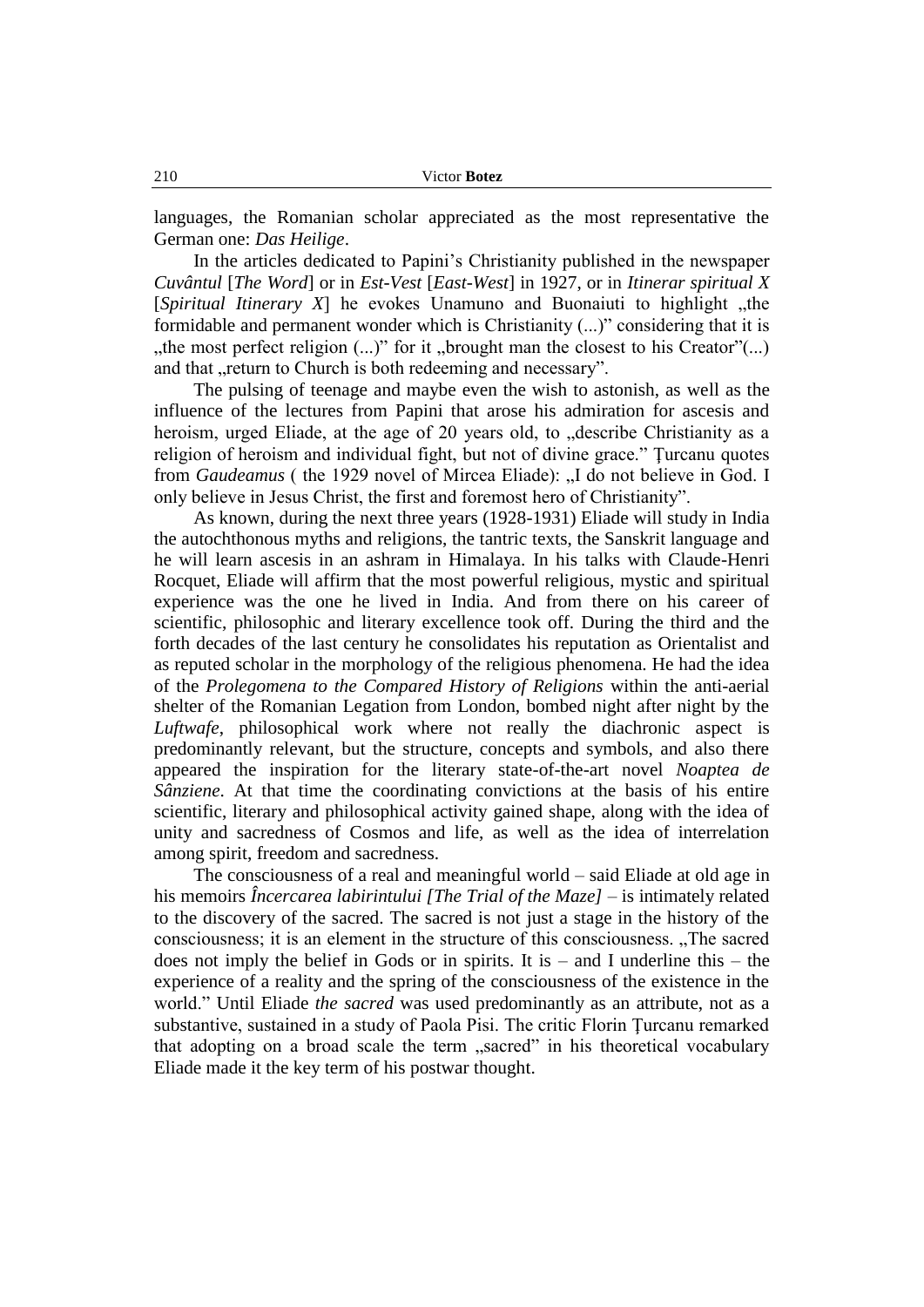In his preface to *Traité d'Histoire des Religious* Eliade pleaded for an objective and well-balanced approach in his researches: "any manifestation of the spirit is important; any rite, any myth, any belief or divine figure reflects the *experience* of the sacred and, as a consequence implies the notions of being, meaning and truth (...). By the experience of the sacred, the human spirit noticed the difference between what reveals itself as real, powerful, rich in meanings, and what lack any of these qualities, that is, the chaotic and dangerous flow of things, their fortuitous apparitions and disappearances, deprived of meaning."

Georges Dumézil, the academician and the steady friend and supporter of Mircea Eliade's career in France, said about the value of the *Traité* edited at Payot: «On est venu – ou revenu – à l'idée qu'un religion est un système, dèférent de la poussière de ses élements; qu'elle est une pensée articulée, un explication du monde. Bref, c'est *sous le ligne du logos et non sous celui de mana que se place aujourd'hui la recherche*". ("They come – or, they have returned – to the idea that religion is a system, different from the myriad (*la poussière*) of its elements; that it is an articulated thought, an explanation of the world. Briefly, religion is under the sign of *logos* and not under that of *mana* under which the present research is placed."

*Mana* is in the beliefs of the Melanesians and Polynesians a force or a supernatural power attributed to the persons, spirits or matter deprived of soul. It has a dual character; it can be good or bad, related to *powerful beings or objects*. The West used it in the  $19<sup>th</sup>$  century only with relation to religion, but during the last century it interpreted it as a symbolic manner of expressing the special qualities of important persons, as social position, or to explain unluckily actions or failures. To the latter explanation was Dumezil referring pejoratively, underlining that the treaty of Eliade was under the superior sign of logos.

Each of the great domains of the human knowledge and human creations is constituted as a system organized around a central, dominant value as a pivot on which the others are aggregated. *The sacred* is in religion the equivalent of what represents *the truth* in science, *the beautiful* in art, *the good* in morals, *the doubt* in philosophy, *the information* in mass-media, etc.

The most natural definition for the sacred was obtained by the opposite or the contrary of certain concepts. "Man acknowledges the existence of the sacred because it manifests and presents itself as a totally different thing from the profane" – stated Eliade in one of his essayistic works, destined to broad audiences, with the observation that he does not approach the subject solely from the perspective of the discipline that consecrated him – the history of religions. *Homo religiosus* presents interest also for the philosophical anthropology, phenomenology, and psychology. "The experience of the sacred is the manner of existence", concludes Eliade from an ontological perspective.

He turns to the term *hierophany* to explain the act of the "manifestation of the sacred". The hierophany expresses only what is comprised within the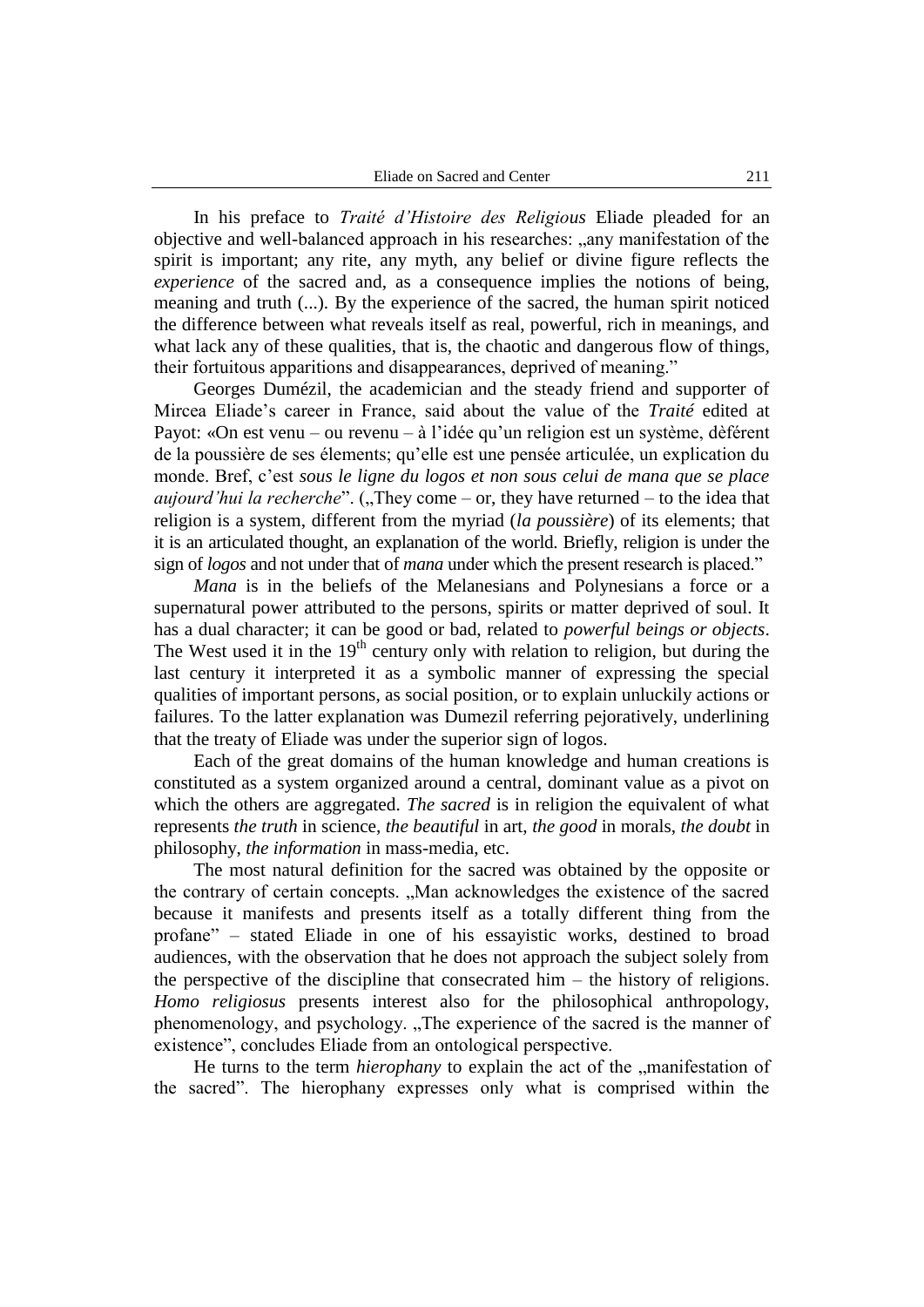etymological meaning: that is, we are shown *something sacred*. One may say that the history of religions, from the most primitive to the most elaborate, is composed of an accumulation of hierophanies, of the manifestations of the sacred realities." Exemplifying, Eliade shows that there is no rupture between the most elementary hierophany, as a manifestation of the sacred in a stone beneath a tree, to the supreme hierophany, which is, for the Christian, the embodiment of God in Jesus Christ.

The famous hierophanies of Eliade say, hence, about the stone, or about the sacred tree that , they are not adored as such", but because they , show" something which is neither stone nor tree, but sacred, *ganz andere*". We are, obviously, in front of a paradox. Expressing the sacred, any object unspecific, becomes *something else*, without ceasing to be *their own self*, because they continue to belong to its cosmic universe. The whole Nature could present itself to the people who have a religious experience as cosmic sacredness. "The Cosmos, in its entireness, – generalizes Eliade – could become a hierophany".

At origin, within the archaic societies, in fact, in all the pre-modern societies, sacred means power, and then, in its process of becoming, it means *reality*. The wish of the religious man *to be*, more precisely, to be a part of reality, determines sacredness to be saturated of being, to feel saturated of power.

*Sacred* and *profane* – writes Eliade in *Das Heilige und das Profane* (the edition published in Germany in 1957) are two manners of existence in the world, two existential situations assumed by the human being in history, actually, determined by the different positions conquered by the human being in Cosmos.

The subject of Eliade's research is constituted by the *experience* of space as it is lived by the religious man, as well as by the man rejecting the sacredness of the world, assuming a profane existence that seems purified of any religious presupposition. The *entirely* profane World*,* the totally de-sacred Cosmos, seemed possible in the newer visions brought about by industrial society. Yet, reality proves that the profane *existence* does not manifest itself in a pure state, although the degree of de-sacredness of the World has increased: "I believe that the sacred is hidden within the profane, as well as for Freud or Marx, the profane was hidden within the sacred." As following, Eliade sustains that the upmost de-sacred existence keeps yet the traces of a religious valorization of the World, especially privileged places, qualitatively different from all the others such as the natal land, the ambient of the first love, etc., favoring the instances of "crypto-religious" behavior of the profane man.

The sacred space eases the acquiring of  $a$ , fix point", the possibility of orientation within the homogeneous chaos, envisions the "creation of the World" and the real feeling, while the profane experience maintains the relativity of the space. In the profane, the *true* orientation disappears because the " fix point" of support does not have a unique ontological status anymore, appearing and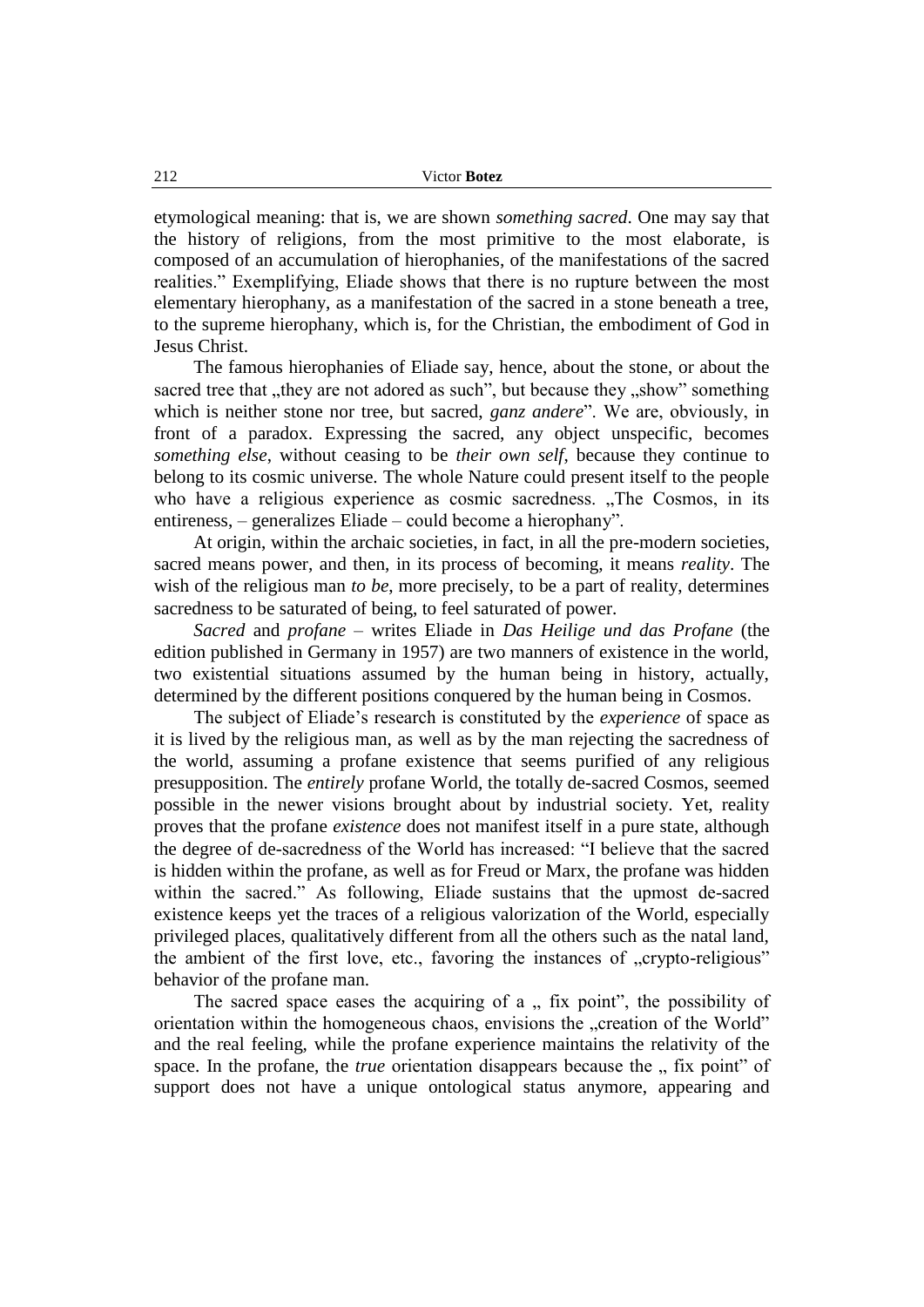disappearing according to the daily needs of the industrial society. Therefore, the World and the space look as "some fragments" of a shattered universe, the amorphous mass of an infinite number of "places", predominantly neutral.

The classic examples for sacred space are well-known: the Church, the temple, the sanctuaries within which premises the profane world is eluded, where the communication with the Gods is possible usually through the images and the symbols of certain *openings* towards the heights, most of the times named the "Gateways to Heavens" – places of passing, between the Sky and the Earth. Other places could be added, all bearing meanings, suspending relativity and confusion, emphasizing the sacredness of certain places, and the incentive to piety and recollection.

The conclusions of the researchers on the experience of the sacred space show that it permits the founding of the World, where it *unveils the real* and the World begins to exist. Eliade sustains also that the "irruption of the sacred does not project only a fix point of support amidst the amorphous fluidity of the profane space, a "Center" in the Chaos, but also a rupture of level, "opens communication between the cosmic levels (the Earth and the Sky) easing the passing through, of an ontological order, from a manner of existence to the other."

As well from this ample ontological perspective, Eliade concludes that the religious man cannot live but in a sacred world, because only this world participate to the being and *truly* exist. This religious necessity mirrors an unquenchable ontological thirst. "Religious man is thirsty for being".

\*

We shall not insist here anymore on the component of the *sacred time* and the profane length, on the primordial mythical time, of the regeneration through return to the *time of origin* or the *festive Time* and structure of the holidays, brought back into the present time to sooner arrive at the symbolism of the Center. Only two decisive phrases from Eliade's vision: "The experience of the sacred Time will allow the religious man to find again, periodically, the Cosmos as it were, *in principio*, in the mythical moment of Creation" (...). "This religious nostalgia mirrors in fact the *wish to live in a pure and holly Cosmos, as it were at the beginnings of times, when it exited the hands of the Creator*".

The Hierophany of Space reveals the necessity of an absolute fix point named "Center". Nothing occurs within the sacred space without an anterior *orientation* and any orientation presupposes acquiring a fix point. This is the reason why religious man strived to situate himself in the "Center of the world".

The Earth, the Sky, and the inferior regions – the world of the dead can communicate by the means of an image of a universal column (*Universalius columna*), there where is a rupture produced amongst the three cosmic levels. This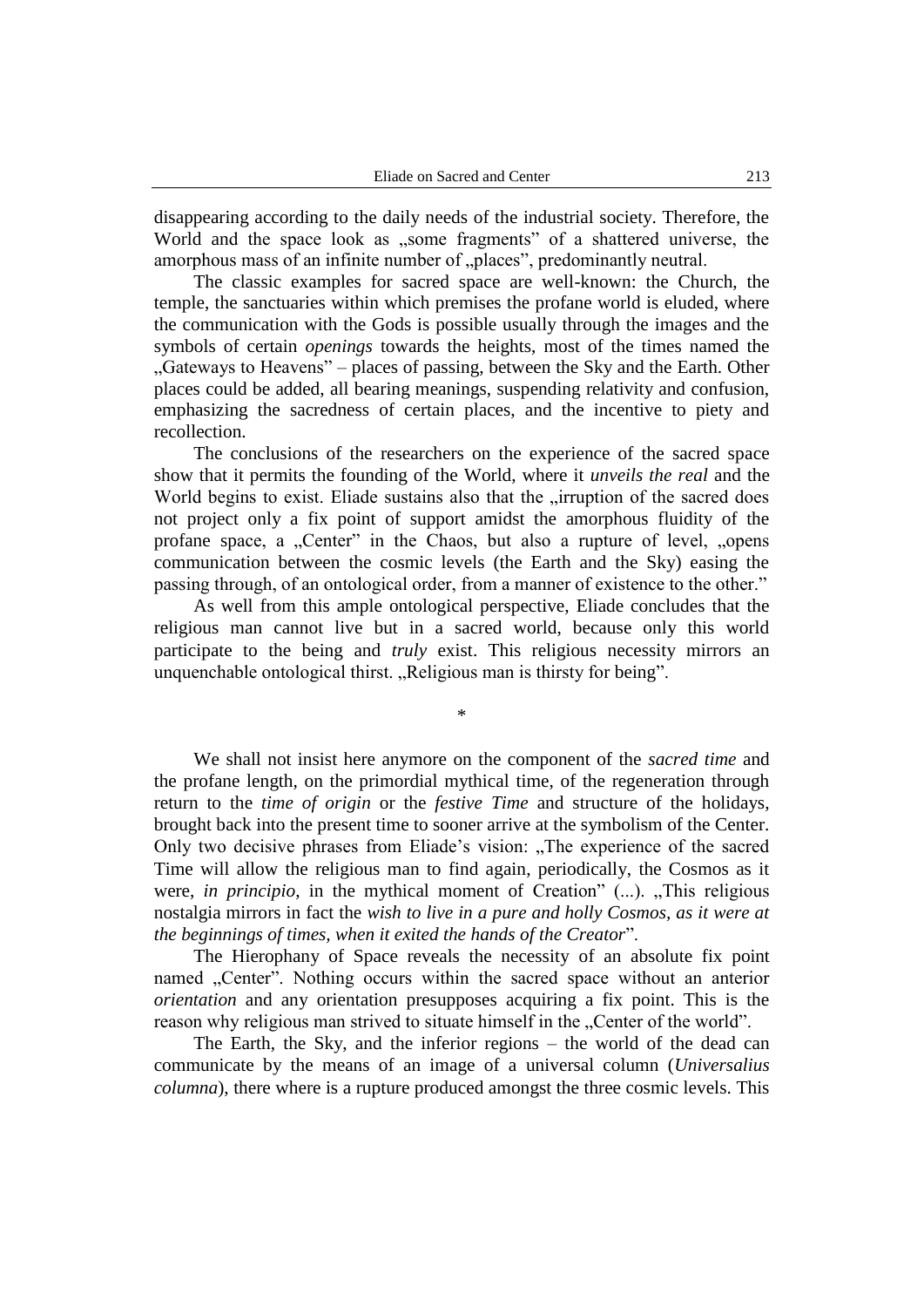*Axis mundi*, in popular terms "the belly button of the world" is the Center of the World, whose coherent and complex symbolism renders comprehensible the traditional behavior toward the "space of life" of the religious man. The Center of the World can be the mythic or real Cosmic Mountain, for instance . The Mountain of the Countries in Mesopotamia", or ,, the Belly Button" in Palestine, which is to be considered the highest place of the World, where Christians think there is Golgotha. From this perspective we understand the assertion that "our world" in its entirety is holly land, because it is constituted as *the closest place to the skies.*

Other cosmologic images and religious beliefs situate in the Center of the World holly cities (Jerusalem, the Capital of the Chinese Sovereign) or in sanctuaries, in the temples that make the "connection" between Sky and Earth, in countries situated with predilection in the middle of the World such as Iran, or the Babylonian sanctuaries, etc. Each of these envisions at the same time an image of the world, *imago mundi*.

"The man of the pre-modern societies – Eliade writes – wants to be situated as close as possible to the Center of the World". Even more than that, he also wants that his own house is *imago mundi*. *Homo religiosus* felt the need to live always in the Center, as did Achilpa Australians who took along with them everywhere their earthly but sacred pole. Similarly, the creation of man represents a replica of cosmogony, for the first man was made in the  $\mu$ , belly button of the Earth" according to the Mesopotamian tradition, in the Center of the World (in conformity with the Iranian tradition) or at Jerusalem (according to the Judeo-Christian traditions).

Eliade raises even higher the meditative level within the series of hierophanies, as well as the level of his hermeneutic vision, of the ontological interpretation. "The Genesis of the World becomes the archetype of any creator gesture of man, whichever would be his plan of reference."

The Cosmic symbolism of the village is illustrated through the tradition from Bali Island to set the village placing the landmark at a natural cross-road, where two paths naturally unfold perpendicularly, as a consequence, dividing also the rural community in conformity with the original division of the Universe in the four horizons. Ancient Italy or pre-Medieval Germany offers the example of similar structures, such as *Roma quadrata*, or the Germanic villages and cities and the pre-Medieval cities systematized according to the same cosmologic scheme and the same ritualist scenario.

Thus, we arrive at what Eliade considered the highest representation of the Center precisely for the human being. Another more expressive explanation is offered by the symbol of Maze. "The Myth of Ulysses – said Eliade to Claude-Henri Rocquet – is very important for us. Each of us will have something of Ulysses, and as him, we are in a search for ourselves, hoping to arrive, and then,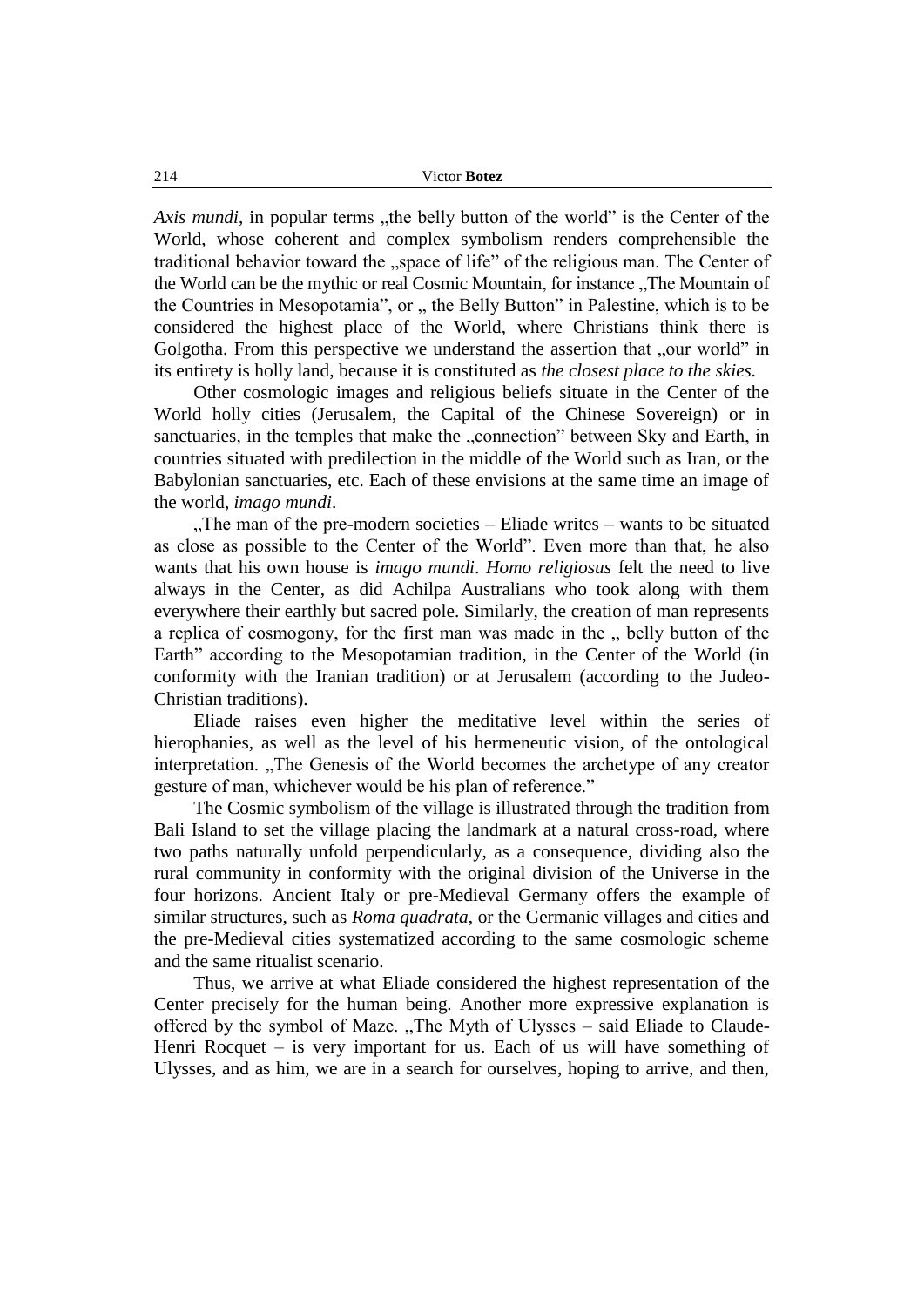undoubtedly, finding again the country, the home, we succeed to find ourselves again. But, as in the Maze, in any peregrination there is risk to lose oneself. If you succeed to exit the Labyrinth, to find your home again, then you become a different being".

Asked how dialogues the polyglot, the peregrine of cultures, of the countries, of the houses in his inner self, Eliade answered: "For any exiled, *Patria*, the country, is the maternal language that he continues to speak (...) it is the language in which I dream and in which I am writing my diary. Therefore, it is not only an inner oniric country (...) and there is no contradiction, even more, there is no tension, between the world and the country."

This calm and planetary emplacement of the self in space and time he explains also by the *Axis mundi*. "Anywhere there is a *Center of the World*. Once situated in this center, you are at home; you are truly within your genuine self and within the center of the Cosmos, too  $(...)$  And we continue: This  $,$ symbolism of the center" not only that I understand, I am also living it". "I want to recognize myself – in a philosophical meaning – in my brother: as a Romanian, I was like him, thousands of years ago. Due to this thought, I feel the man of my epoch; if there is indeed any original and important discovery that could characterize our century then this is it: the historical unity of the human spirit. This is the reason why I do not  $\partial_{\nu}$  de-mystify".

With the correctness and the consciousness of the limitation which is absolutely necessary to the researcher, Eliade shows that the great symbols that correlate the cosmic existence and the human existence contain a secret of the universe that is also the secret of the human condition, both expressions of solidarity and yet different for each human being, for each specific destiny. This fluctuation in individuation he explains by the fact that the "symbol is always open". Even when"it is clearly my interpretation, and being my interpretation, I do not have to forget that it belongs to a contemporary researcher. An interpretation is never perfect."

For closing I would choose a question with indirect scientific importance and one to which Eliade never intended to answer clearly! What does he believe in? *Is he a homo religiosus himself*? Petre Tutea, his former colleague of generation and cordial disputes during the fertile '30 to *Corso* coffee shop in Bucharest, attempted to answer it. During the post-war period the met each other only in their mediated dialogues, in correspondence and memoires, while Ţuţea consecrated him a book, entitled *Mircea Eliade*.

The dominant idea of the author, a profoundly religious man, sounds as following:  $n$ The metaphysical man can search, but the religious man receives  $(...)$ the center at Mircea Eliade, that is, the sacred space, where the man exist, and his origin as well as the origin of the world are revealed to him, their order and unity being impossible to be conceived and phrased outside the divine logos, that is,